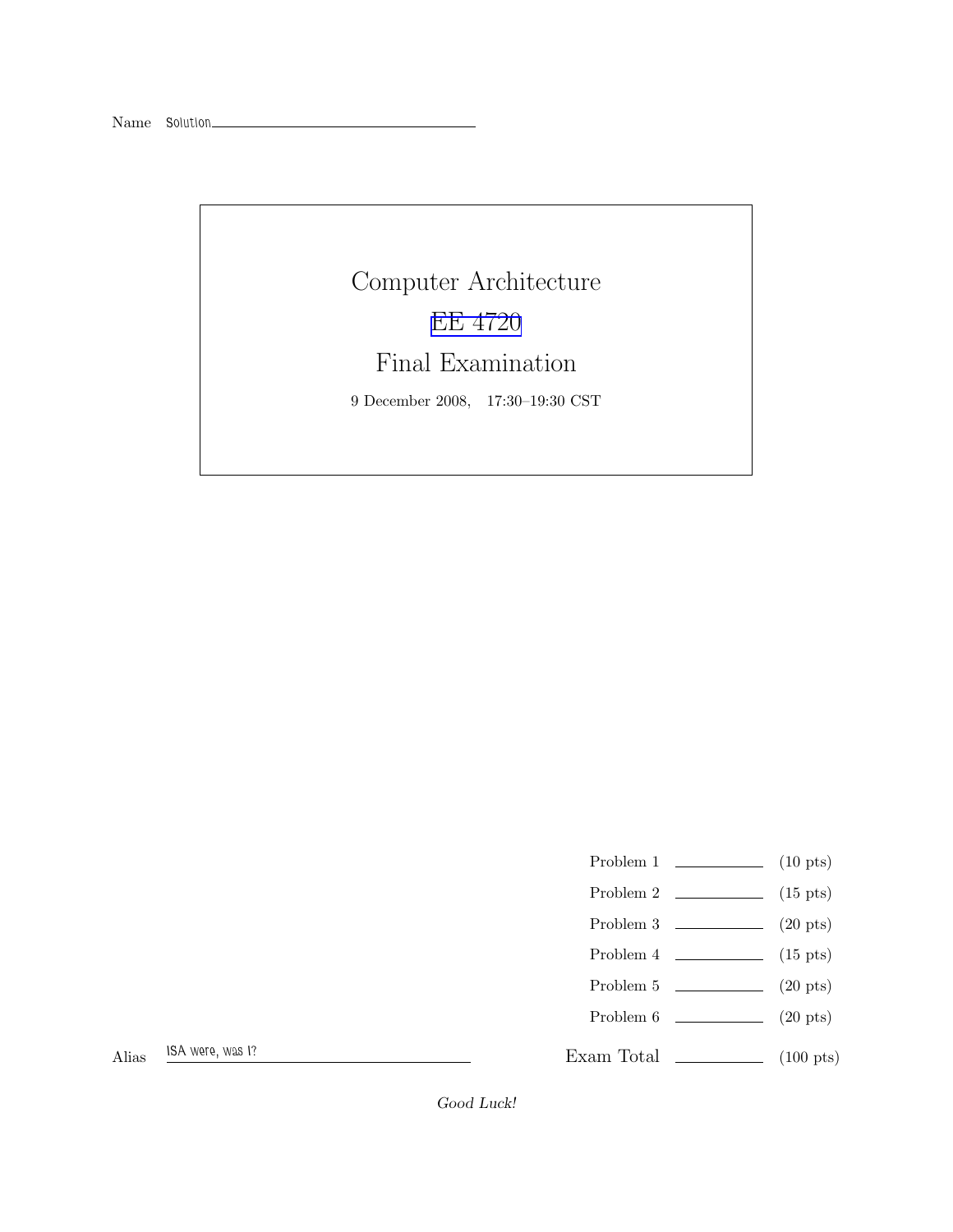Problem 1: (10 pts) Consider a new floating point instruction  $\min d$  which uses a 5-stage computation unit, N1 - N5 (in contrast to FP add's A1-A4). The format and register usage for nin.d is the same as the other FP arithmetic instructions. Modify the implementation below so that it can execute nin.d. *Hint*: This is an easy question,  $\min d$  is just like the FP add and multiply, except it's 5 stages.

 $\overrightarrow{\mathcal{A}}$  Add the datapath components, including the functional unit stages (N1 to N5).

Solution appears below in blue.

 $\sqrt{\phantom{a}}$  Add control logic for proper write-float and structural hazard detection (as is already present for add and multiply). Be sure not to break existing instructions.

Solution appears below in green.

 $\triangledown$  The changes must fit in efficiently with what is already present.

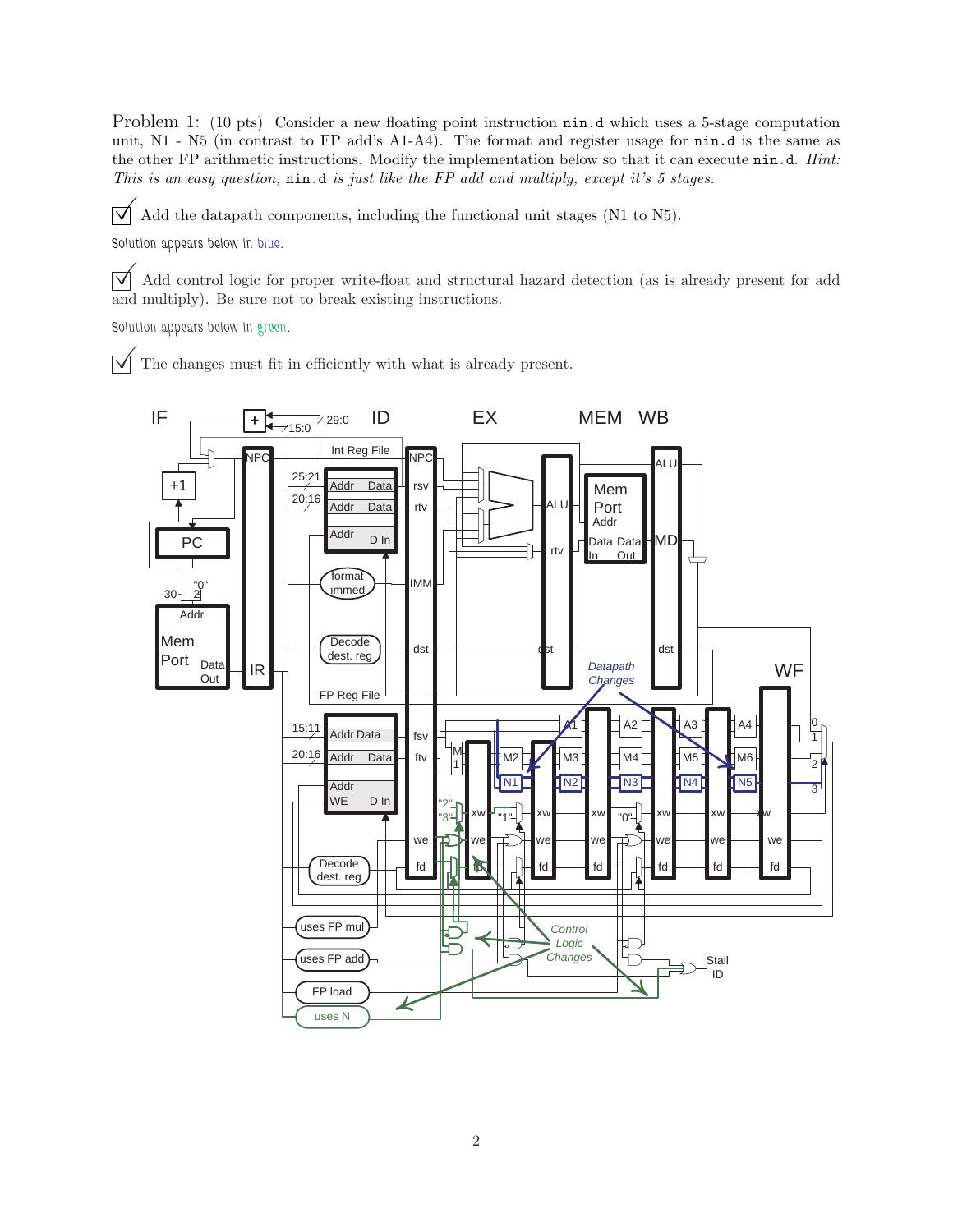Problem 2: (15 pts) With the MIPS implementation illustrated below floating-point add and multiply instructions do not raise precise exceptions. If a programmer needs a precise exception for a particular FP instruction he or she can follow it with a test (test for exception) instruction. In the code below test is used to provide a precise exception for mul.d.

mul.d f2, f2, f6 test sub.d f16, f14, f20

The test instruction will stall in ID for the minimum number of cycles necessary to ensure a precise exception and will suppress a WF if necessary.

(a) Add hardware to implement the test instruction. The output of is test is 1 if a test instruction is in ID. Assume there are A4 and M6 outputs that indicate whether an exception was raised. These can be checked in the middle of the cycle.

 $\overrightarrow{\mathcal{A}}$  Add control logic to stall the pipeline using a new input to the Stall ID or gate. Hint: Very little logic is needed.

Changes shown in blue on the next page. When a test instruction is in ID it will stall the pipeline until there is no FP instruction more than three cycles from WF. That is achieved by simply ORing the we bits from stages that are more than three cycles from WF. If an instruction three or less cycles from WF raises an exception there will be enough time to squash any instruction after the test. (See part b.)

 $\triangledown$  Add logic to suppress WF when necessary.

Changes shown in green on the next page. The WF needs to be suppressed for a FP instruction that raises an exception and is followed by a test instruction.

New "e" outputs were added to A4 and M6, these are logic 1 if there is an exception. The added multiplexer will select the e value for the unit in use (or a 0). The instruction in A4/M6 will not be allowed to write back (its we bit will not be be propagated) if it raises an exception and it is right before a test instruction. Note that an excepting instruction that doesn't precede a test instruction is allowed to write back, it would write back a NaN (not a number) or some other special value.

A much simpler solution would just AND the we with the negated e signal. That would suppress writeback for all instructions that raised an exception, which is not the desired behavior.

The hardware should work correctly for floating-point multiplies and adds.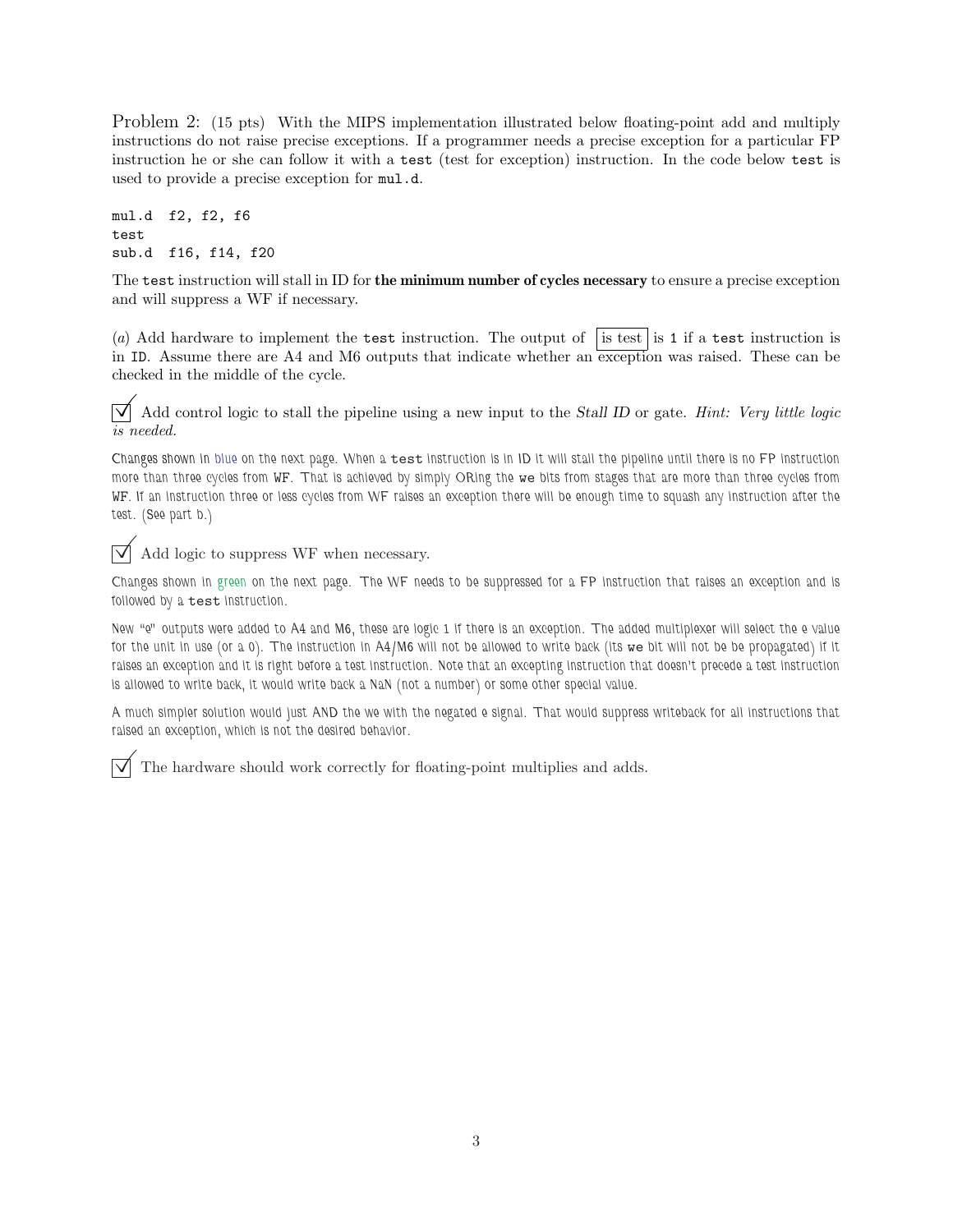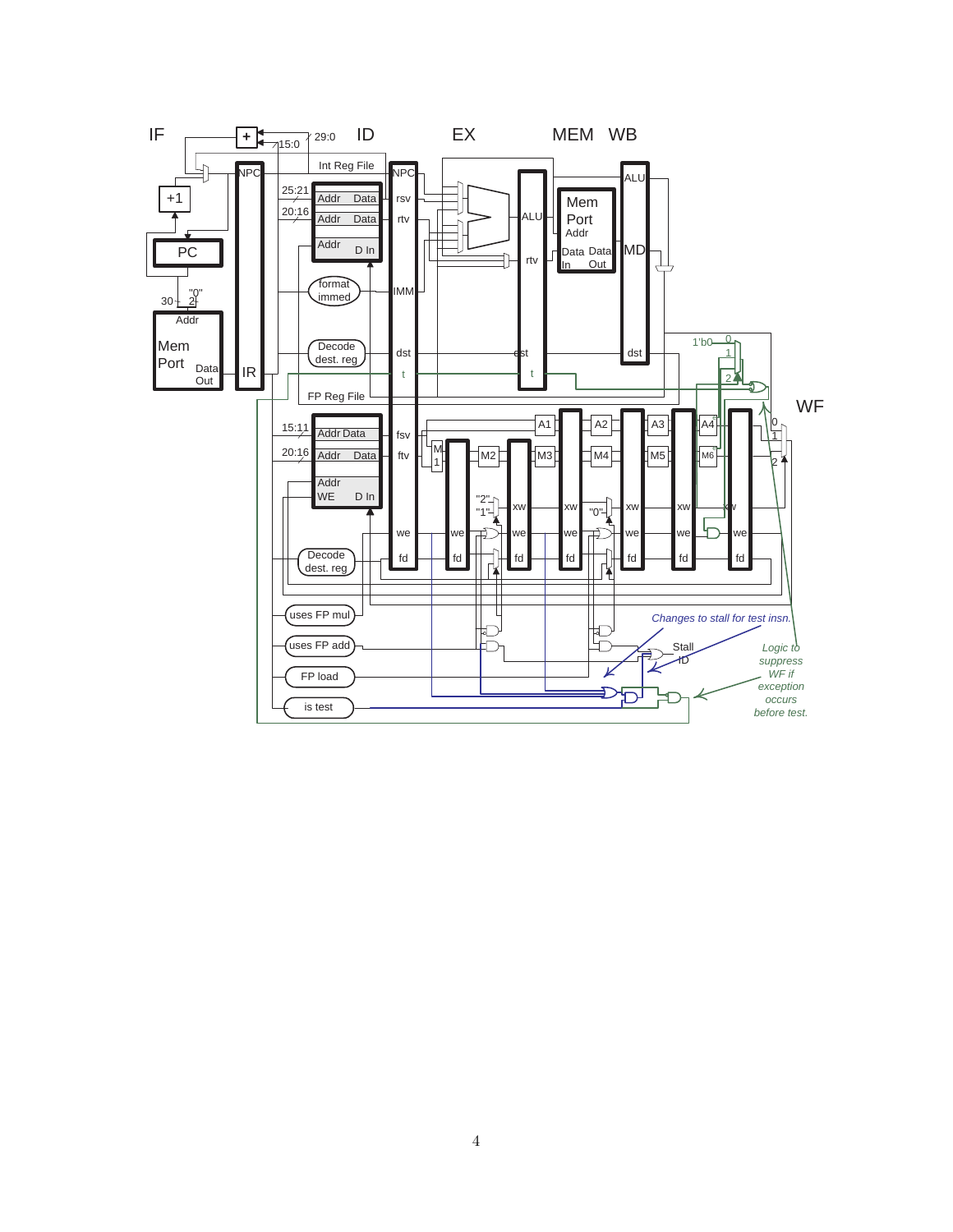## Problem 2, continued:

(b) Show an example in which, in a faulty implementation, the test instruction stalls one less than the minimum number of cycles and as a result an exception is not precise.

 $\triangledown$  Example code and pipeline execution diagram, including fetch of first handler instruction.

```
# SOLUTION
#
# Cycle 0 1 2 3 4 5 6 7 8 9
mul.d f0,f2,f4 IF ID M1 M2 M3 M4 M5*M6*x
test IF ID ----> EX ME WBx
sw r6, 0(r7) IF ----> ID EX MEx
add IF ID EXx
or IF IDx
..
HANDLER:
xor IF ID ..
```
 $\overrightarrow{\bigvee}$  Explain why the exception is not precise.

See the pipeline diagram above. The mul.d raises an exception in cycle 7, that's too late to stop the sw from writing memory. (The memory write started in the beginning of the cycle but the exception was detected later, in the middle of the cycle.)

As a result the handler, which starts fetch in cycle 7, will "see" the change the sw made to memory and that violates a requirement for a precise exception.

If the test instruction had stalled one more cycle the sw could be squashed in time and the exception would have been precise.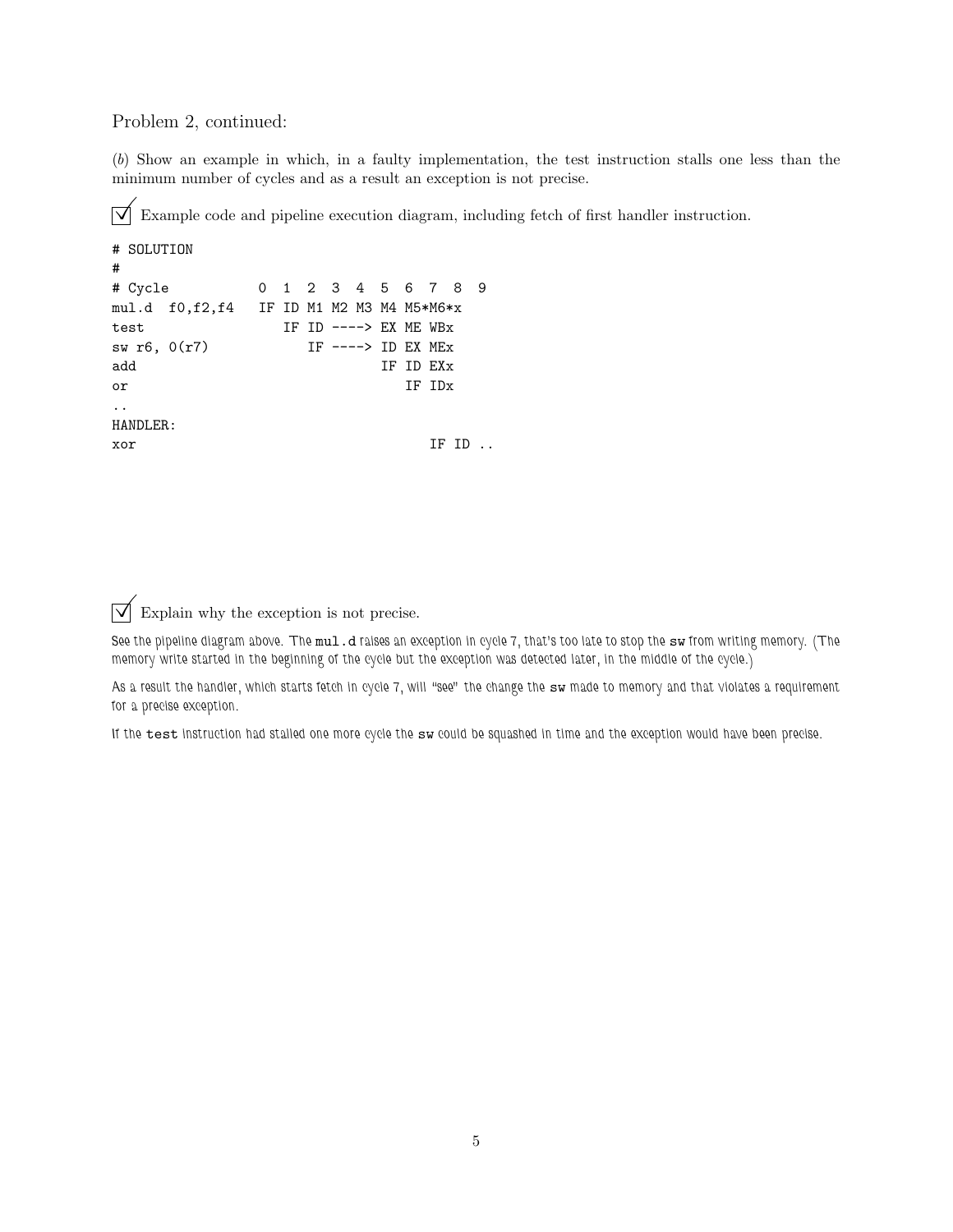Problem 3: (20 pts) The code below has two branches, branch B1 implements a 3-iteration loop with outcome pattern  $T T N T T N \cdots$ . The outcome pattern for branch B2 is shown below. Note that B1 executes three times for each execution of B2.

The code runs on three systems, the branch predictor on all systems uses a  $2^{14}$ -entry BHT. One system has a bimodal predictor, one system uses a local history predictor with a 10-outcome local history, and one system uses a global predictor with a 10-outcome global history.

BIGLOOP: Note: B1 and B2 are the only branches in this code. T1: B1: bne r3, r4 T1 .. 3 iteration loop .. # .. no CTIs .. B2: beq r1, r2 T2 N N N T N N T N N N T N N N T N N T N N N T N N T ... T2:

j BIGLOOP

 $\overrightarrow{\mathsf{V}}$  What is the accuracy of the bimodal predictor on branch B2? The prediction accuracy is  $\frac{5}{7}$ .

What is the accuracy of the local predictor on branch B2?

The period-seven pattern can easily be captured in the local predictor's ten-outcome history, and so the prediction accuracy is 100%

 $\overline{\vee}$  What is the size of the BHT and PHT, in bits, needed to implement the local predictor? Only take into account the storage need for the branch predictor, omit things like CTI type.

The  $\,$  BHT size is  $2^{14}\times10$  bits  $\,|$  (each BHT entry holds a local history, which is 10 bits). The  $\,|$  PHT size is  $2^{10}\times2$  bits  $\,|$  (there is one entry for each possible outcome pattern, each entry is two bits).

 $\overrightarrow{\mathcal{A}}$  What is the minimum local history size needed to achieve 100% accuracy on branch B2 using the local predictor? Explain. Six outcomes.

A five-outcome pattern is too short, for example, NNTNN can be followed by an N or a T, but a six-outcome pattern is unambiguous. See the table below in which all seven shifts of the pattern NNNTNNT are shown. None of the patterns match in the first six bits. (That's a sufficient, but not a necessary condition for 100% accuracy.)

123456 7 NNNTNN TN NNTNNT NN NTNNTN NN TNNTNN NN NNTNNN NT NTNNNN TN TNNNNT NN NNNNTN NT

 $\triangledown$  What is the minimum global history size needed to achieve 100% accuracy on branch B2 using the global predictor? Explain.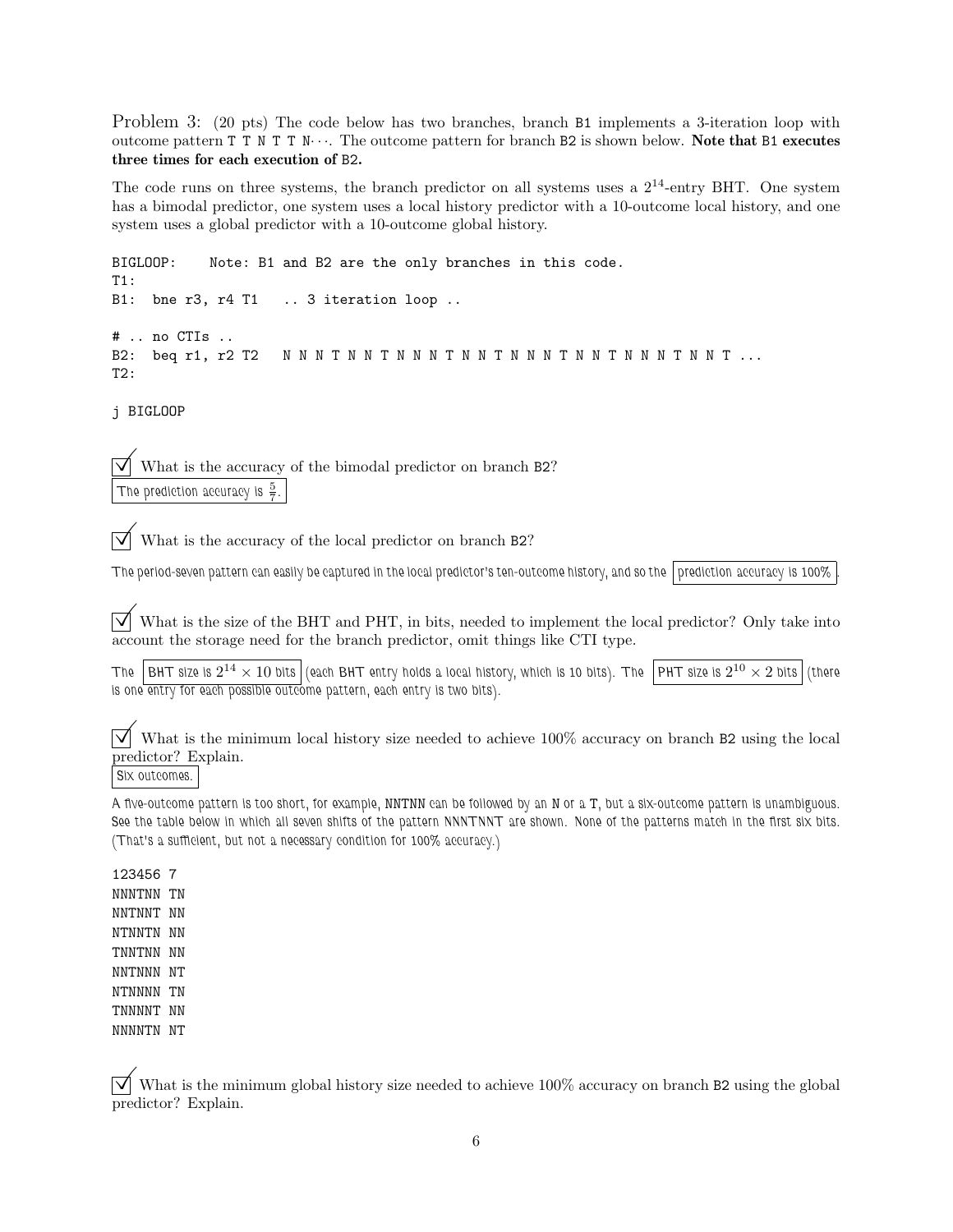Based on the answer above, the global predictor needs to "see" the last six outcomes of branch B2. However, after each outcome of B2 is a set of 3 outcomes of B1, and so the global history size must be at least  $\sqrt{4 \times 6} = 24$  outcomes long to hold six outcomes of B2.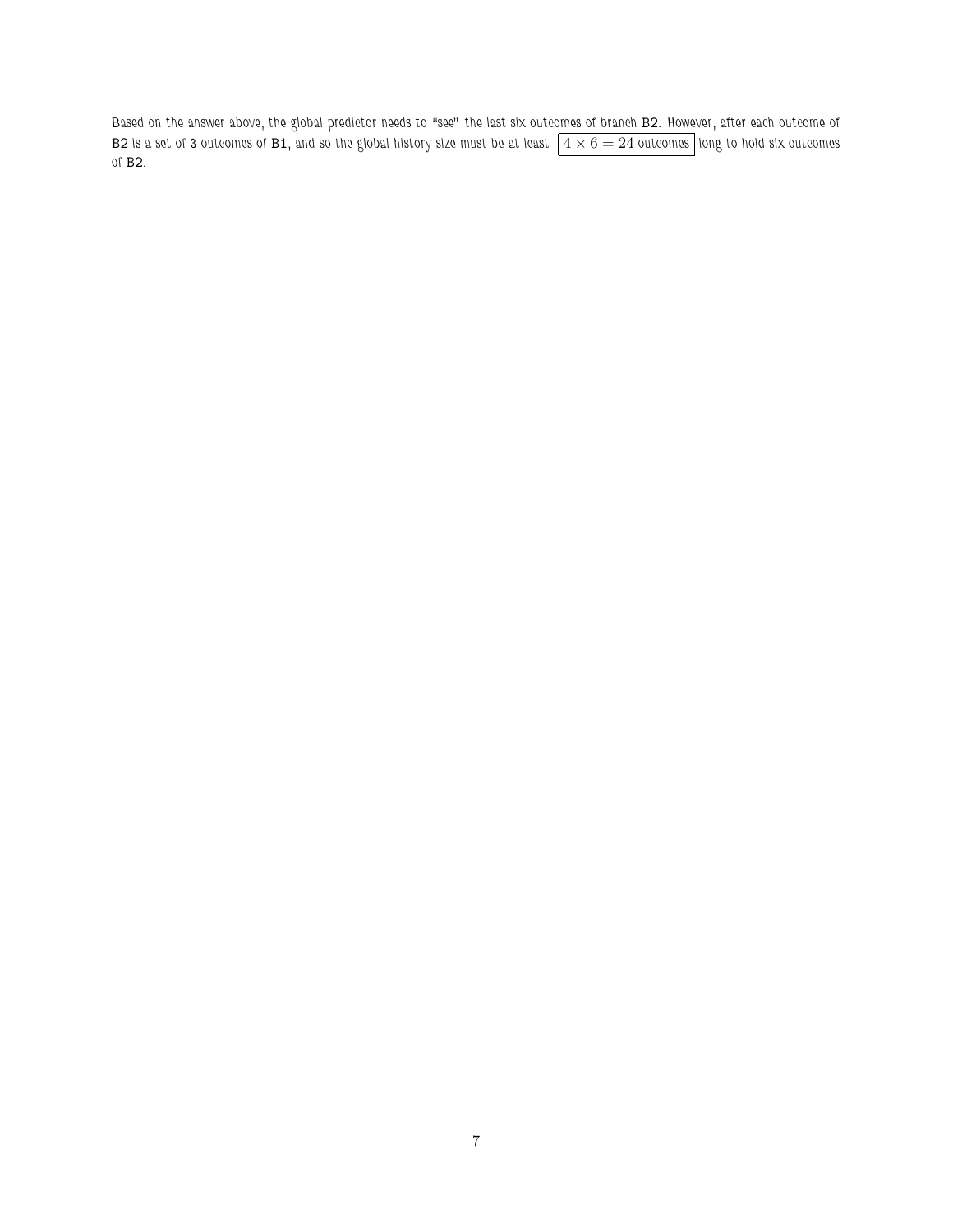Problem 4: (15 pts) Consider two alternatives for improving the performance of our familiar scalar 5-stage implementation: an n-way superscalar implementation or a 5n-stage superpipelined implementation.

(a) Both systems can potentially reduce execution time by a factor of n. Explain how this is achieved for each system in terms of CPI (cycles per instructions), clock frequency, and other relevant factors. The answers might read, "Because of ... the CPI is  $x^2$  times larger which causes ... but ... and so overall execution is n times faster."

 $\forall$  Explain how the superscalar system is potentially *n* times faster.

Because each stage has  $n$  copied of most hardware, the superscalar system will execute up to  $n$  instructions for each instruction executed by the scalar system. The duplicated hardware might have only a small impact on clock frequency (if  $n$  is small), so IPC numbers reflect performance.

 $\overline{\vee}$  Explain how the superpipelined system is potentially *n* times faster.

Because each stage is carefully divided into  $n$  parts, the superpipelined system's clock frequency can be  $n$  times faster (a bit lower due to overheads). Though the execution rate expressed in IPC won't go up, there are now  $n$  times more cycles per unit time.

(b) Bypass paths add substantially to the cost of sufficiently large superscalar systems. Provide expressions in terms of  $n$  for the cost of bypass paths in both systems. Briefly justify your answers, using a diagram if necessary.

Expression for the cost of bypass paths in superscalar systems, with quick diagram and brief description.

The cost of bypass paths will be measured in multiplexor inputs needed. The EX stage has n ALUs, each with 2 inputs, for a total of  $2n$  bypass path destinations. The ME and WB stages together hold  $2n$  destination values, so the number of bypass multiplexor inputs needed is  $4n^2$ . One component of  $\, \Big| \, {\rm cost}$  is thus  $4n^2$ .

 $\overline{\vee}$  Expression for the cost of bypass paths in superpipelined systems, with quick diagram and brief description.

The ALU gets its input values in the EXO stage (the first part of the EX stage which was divided into  $n$  pieces), so the number of bypass path destinations is 2. Each of the stages from MEO to WBn-1 can hold one bypassable value, for a total of  $2n$  values. The total number of multiplexor inputs is thus  $|4n|$ 

Note that the superpipelined system has fewer mux inputs because it is doing with time what the superscalar system does with space.

(c) Ideally the 5n-stage superpipelined system would have a speedup of n (the scalar system would take n times longer than the superpipelined system to run a program). Consider a program that has no nearby dependencies so that the superpipelined system does not have to stall.

 $\overline{\bigvee}$  Explain why the speedup of the superpipelined system might be  $\frac{t_0+t_1}{t_0+\frac{t_1}{n}}$ , where the clock frequency of our familiar scalar system is  $\frac{1}{t_0+t_1}$ .

The clock period is shown as a sum of two components,  $t_0$  and  $t_1$ . This sum appears in the numerator of the speedup expression, the denominator has the clock period of the superpipelined system. If stages were divide without overhead the superpipelined clock period would be  $\frac{1}{n}(t_0+t_1)$  but instead it is  $t_0+\frac{t_1}{n}$ , indicating that one component of the critical path is not being divided. A likely candidate for that would be the setup time needed for the latches, something which is not split.

Explain what  $t_0$  is likely to be.

See solution above.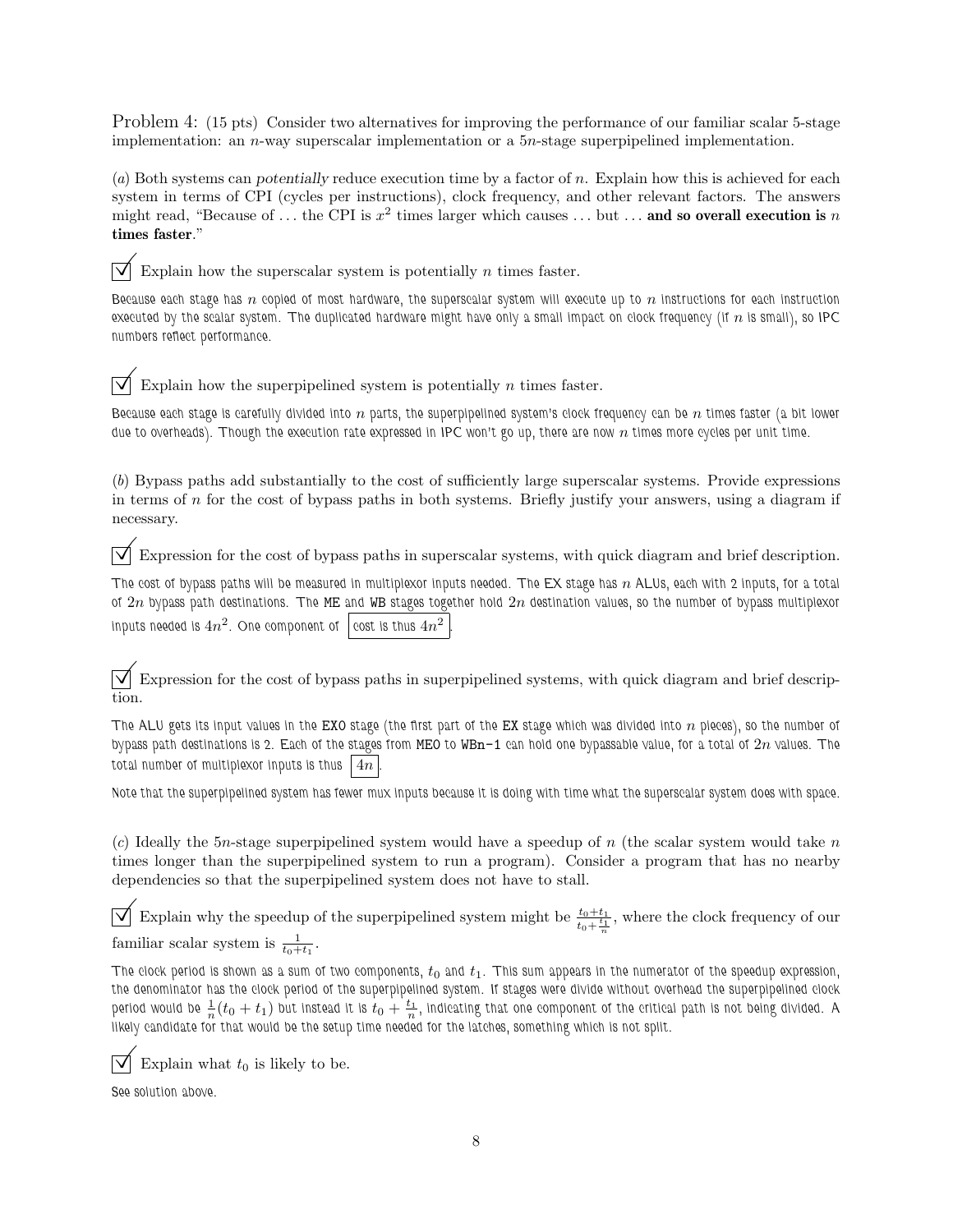Problem 5: (20 pts) The diagram below is for a 4-MiB ( $2^{22}$ -character) set-associative cache with a line size of  $512 (2^9)$  characters, with the usual 8-bit characters.

(a) Answer the following, formulæ are fine as long as they consist of grade-time constants.

 $\overrightarrow{\bigvee}$  Fill in the blanks in the diagram.

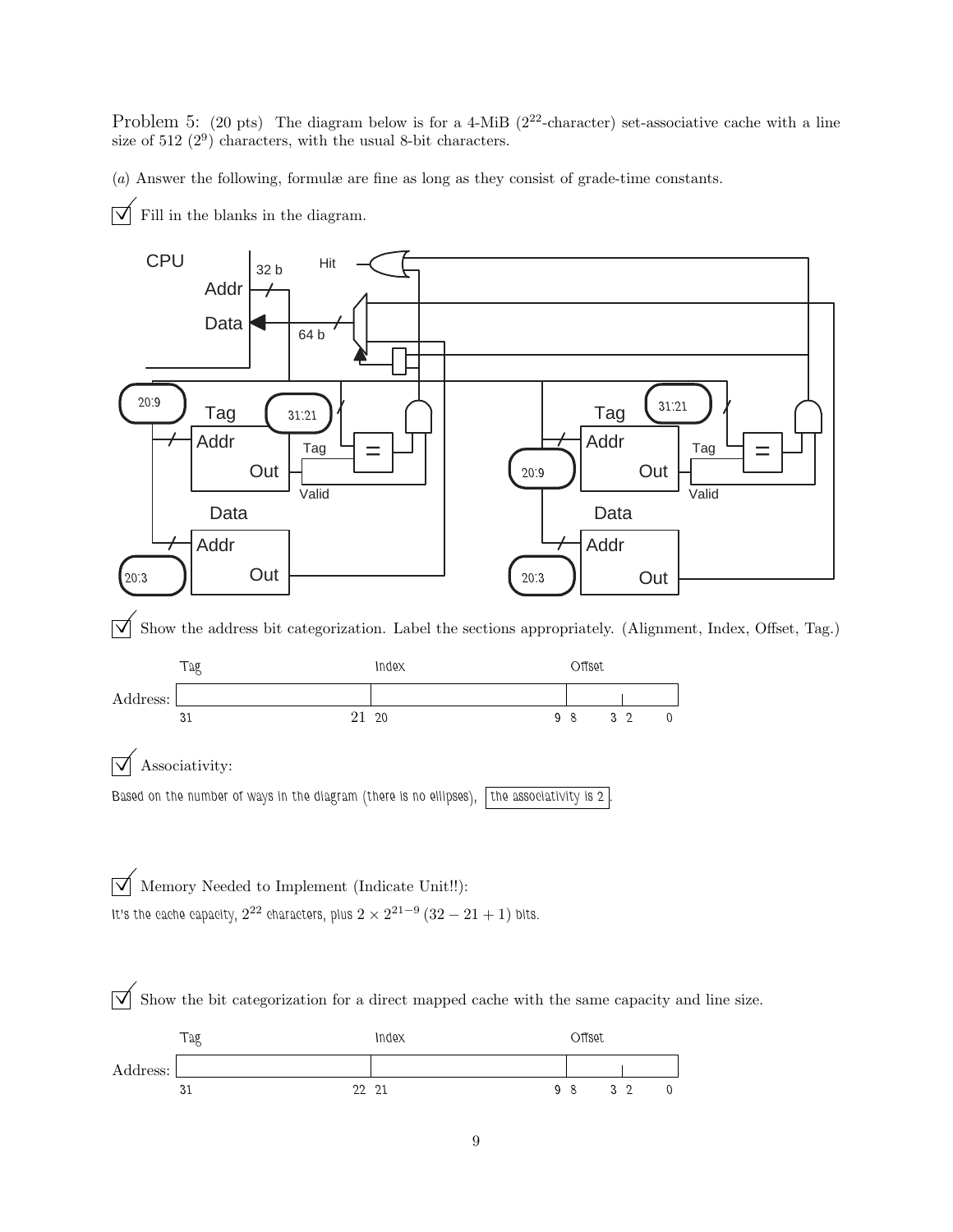Problem 5, continued:

(b) The code below runs on the cache from the first part of this problem. Initially the cache is empty; consider only accesses to the array.

 $\overline{\vee}$  What is the hit ratio running the code below? Explain

and so will hit, so the hit ratio to the first line is  $\frac{2^8-1}{2^8}$ .

```
double sum = 0.0;
short *a = 0x2000000; // sizeof(short) = 2 characters.
int i;
int ILIMIT = 1 \leq 10;
                         1/ = 2^{10}for (i=0; i<ILIMIT; i++) sum += a[ i ];
```
The line size of  $2^9$  characters is given, the size of an array element is  $2^1=2$  characters, and so there are  $2^8$  elements per line. The first access, at <code>i=0</code>, will miss but bring in a line with  $2^8$  elements, the next  $2^8-1$  accesses are to subsequent elements on the line

(c) The code below runs on a direct mapped (not set-associative) cache with a line size of 512 characters and a capacity of 4 MiB. Grading note: The cache size was omitted from the original problem.

 $\overrightarrow{\mathsf{M}}$  Determine an address for **b** that will result in a 0% hit ratio when running the code below.

 $\nabla$  Briefly explain.

If the index bits of  $a[i]$  and  $b[i]$  are identical then  $b[i]$  will evict the line holding  $a[i+1]$  (except when i is 255, 511, etc.). The index bits are positions 22 to 9, so choose a b address in which those bits match a, the smallest possibility is 0x400000.

```
double sum = 0.0;
short *a = 0x2000000; // sizeof(short) = 2 characters.
short *b = 0x400000; // \leftarrow -50LUTIONint i;
int ILIMIT = 1 \leq 10;
                   1/ = 2^{10}for (i=0; i<IILMIT; i++) sum += a[i] + b[i];
```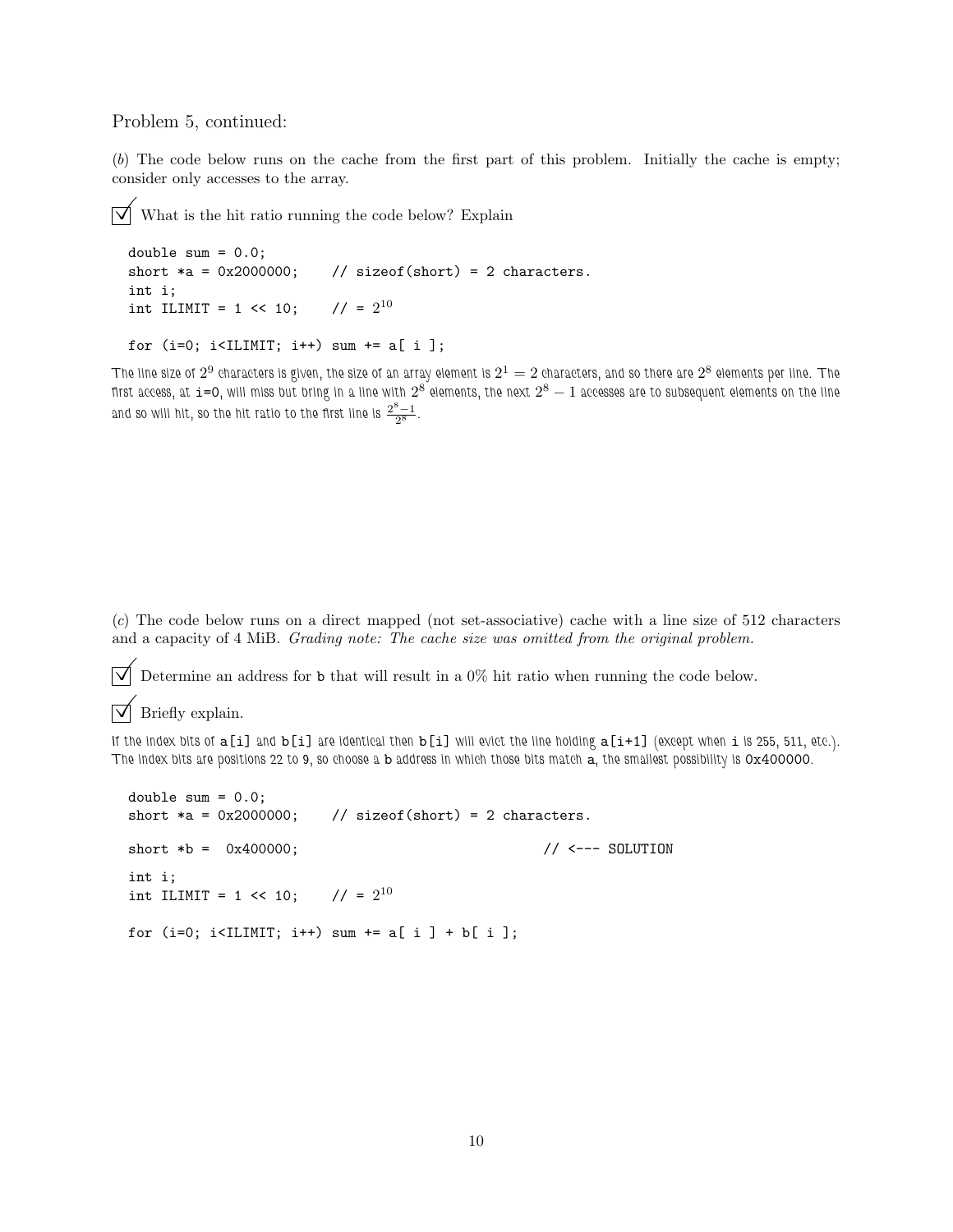Problem 6: (20 pts) Answer each question below.

(a) Describe restrictions (or lack of) on instruction addresses and the placement of instructions that distinguish RISC, CISC, and VLIW ISAs.



 $\triangledown$  RISC address and placement restrictions.

 $\triangledown$  Reason for each restriction (if any).

Instruction addresses must be a multiple of four, beyond that there are no placement restrictions. The address restriction simplifies instruction fetch since less shifting (or none at all) is needed to correctly position instructions. Also, the alignment restriction quadruples the reach of CTIs that hold less than a full address.

 $\sqrt{\phantom{a}}$  CISC address and placement restrictions.

 $\triangledown$  Reason for each restriction (if any).

There are no restrictions.

 $\boxed{\bigtriangledown}$  VLIW address and placement restrictions.

 $\triangledown$  Reason for each restriction (if any).

Instruction bundle addresses must be aligned. There might be placement restrictions within a bundle, for example, one might not be allowed to put a load instruction in the first slot.

The reason for the alignment restriction for VLIW is the same as RISC. Restrictions within a bundle can reduce the number of paths to functional units. For example, if the first slot cannot hold a load there is no need to have a connection from the slot-0 position in the memory stage to the memory port.